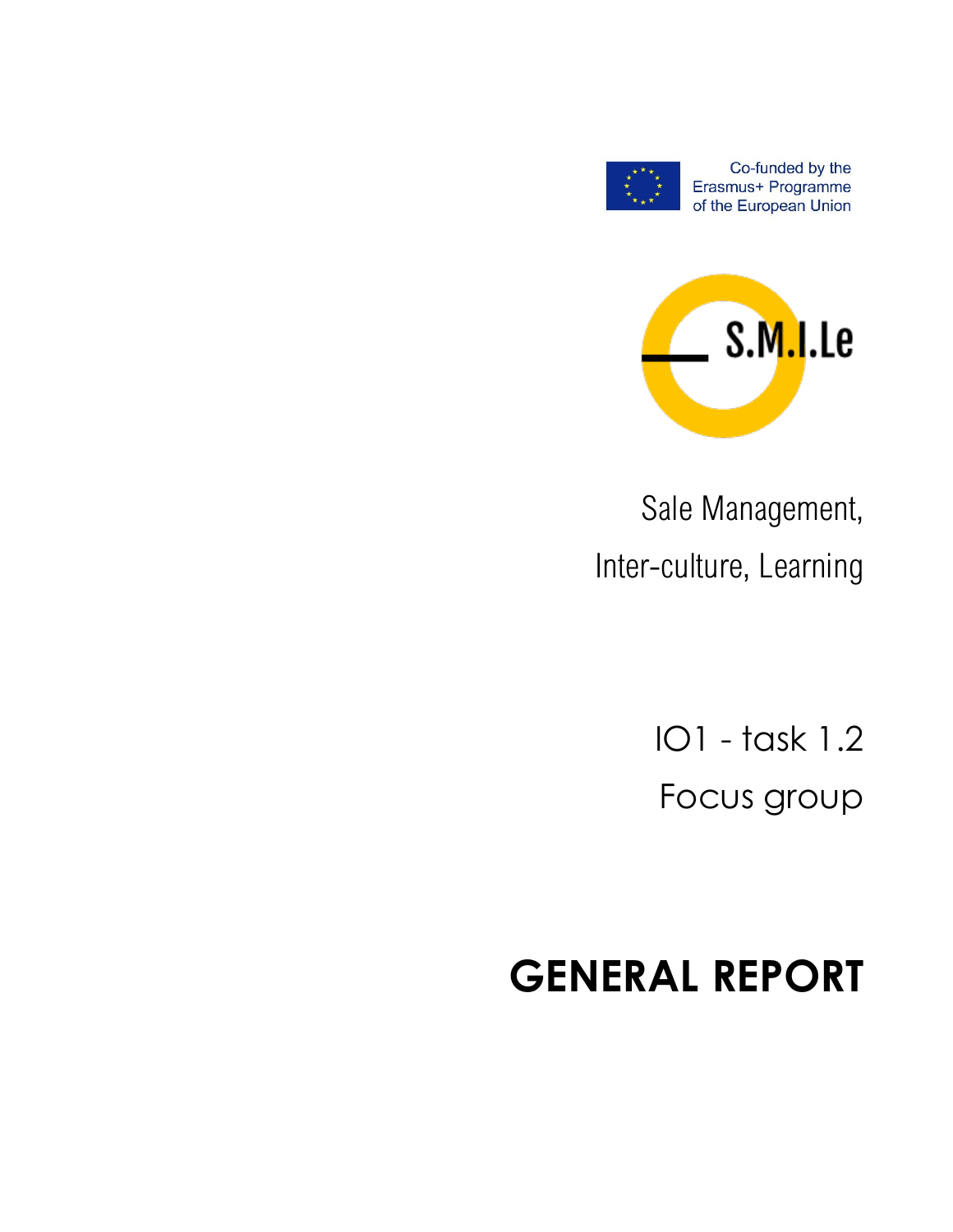#### Introduction

**The S.M.I.Le. project research** in the partnership reference contexts aims at **analysing and evaluating from a qualitative and quantitative point of view the professional profile** with first, a desk research, second a focus group.

This two-step research work represents the antecedent and the base of the **Cross Cultural Sales Agent's Competence Dictionary**, which serves to define the features and to build the professional profile, which is the target of the S.M.I.Le. project, as well as the content of the related training courses. The learning content will be delivered to beneficiaries following mixed (traditional and advanced) learning techniques, via lectures, e-learning, on field experience and movie education.

This document is structured with a literature review on the topic of cross cultural issues in sales, stressing the importance and the actuality of it as enhanced in the academic literature, and then the methodological steps, findings and discussion of the focus group, which served as a base to define the professional profile and the competence dictionary of the **Cross Cultural Sales Agent**.

#### Literature review

In the last decades, globalization, improved technology, new communication devices, and social media have made global distances smaller, making possible doing business and making sales across the globe for both larger and smaller firms. This has represented a great source of opportunity, however companies involved in international business, deal with sales transactions

or negotiations which span national and cultural boundaries. That means, salespeople interact with individuals from unfamiliar cultures that exhibit different negotiation styles, behaviors and expectations about the "normal" process of negotiation (Graham and Sano, 1984). This presents several potential culture-related obstacles that confront the international negotiator (Simintiras & Thomas, 1998) , like the added difficulties related to the information and communication more or less context-related, the business etiquette etc. Competence, therefore, in international negotiations is one of the most important and indispensable skills in all kinds of international business (Fayerweather and Kapoor, 1972, 1976; Root, 1987; Wells, 1977).

Despite the growth of international business and the importance of international negotiations, the literature relevant to cross-cultural sales is scarce and fragmented. Though anecdotal stories about cross cultural critical episodes are pretty common, there is a paucity of research aimed at enhancing our understanding of why some salespeople are more effective than others in culturally diverse situations. This is problematic considering the fact many multinational firms now derive a large percentage of their sales revenues from overseas operations (Bush et al., 2001).

In addition, although selling is more personal and culture-bound than, for instance, advertising, the second has evolved a lot during the last decades, acknowledging and adapting to cultural differences, becoming more effective, as opposed to personal selling activities, that have kept being "conducted primarily on a national basis" (Terpstra 1987, p. 482). Moreover, Cook and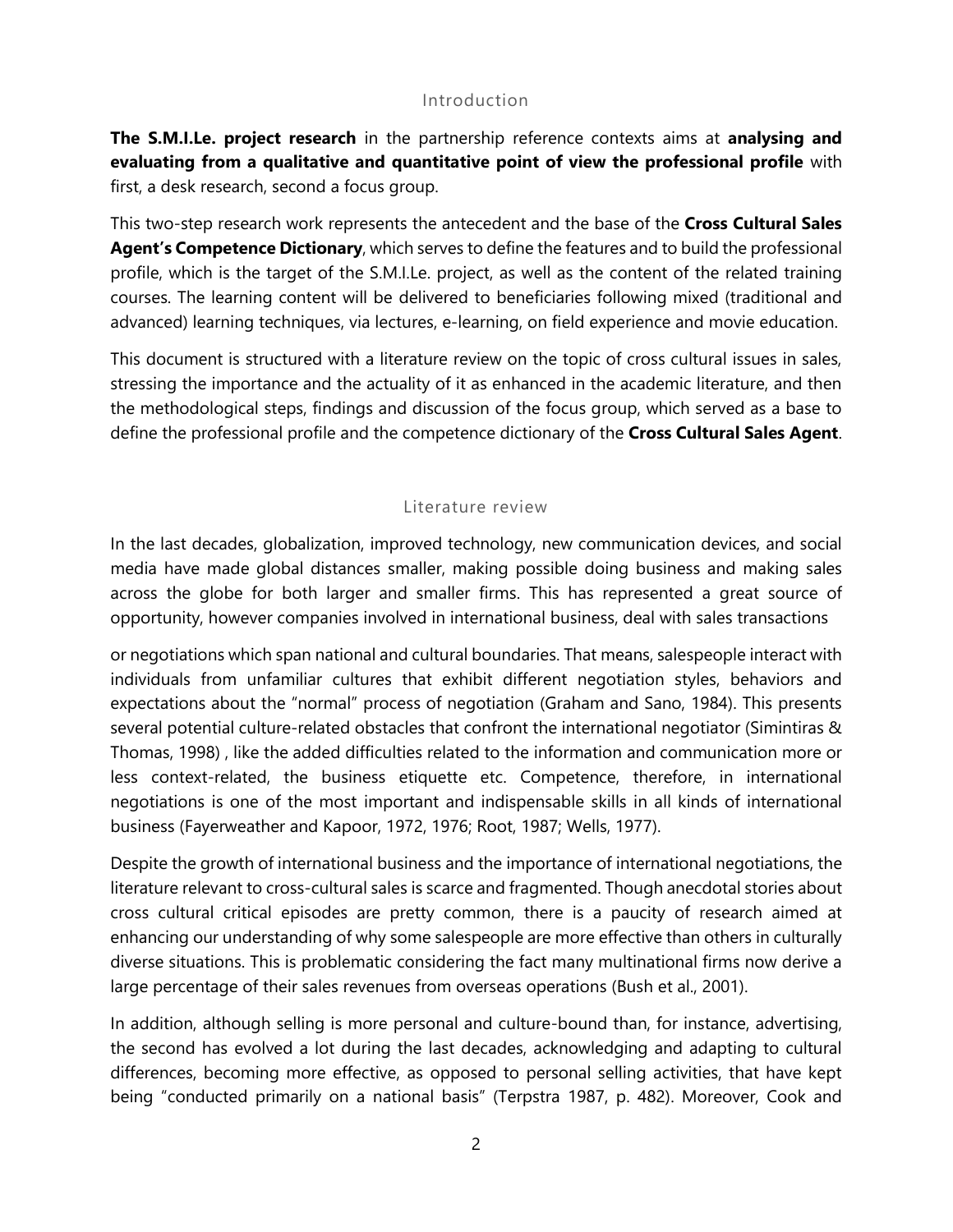Herche offer that the "complex and demanding global environment impacts personal selling perhaps more than any other area of the global enterprise" (1992, p. 32).

As a consequence, scholars have increasingly studied and given advice on how to increase critical features for successful international and cross-cultural salespeople.

Among the others, we can refer to the importance of **intercultural disposition** that includes (1) the ability to empathize with people from other cultures, (2) being astute noncritical observers of their own and other people's behavior, (3) being less ethnocentric, and (4) being accurate in perceiving differences and similarities between the sojourner's own culture and the host culture (Bush et al., 2001).

In addition, another fundamental aspect, emerged in the S.M.I.Le. focus groups as well, is **cultural intelligence**. The fundamental premise underlying the framework is that salespeople high in cultural intelligence are more likely to be effective when selling across cultures as they are better able to adapt to the cultural backgrounds of the customers they serve. Salespeople effective in cross-cultural sales situations utilize cognitions or knowledge structures (CQ) to alter behaviors (cultural adaptation) in order to enhance performance (Hansen et al, 2013).

Therefore, when building a professional profile and a training course related to this particular topic, indications provided by literature should be taken into account, as well as the results of the desk research (partners' national contexts databases of professional profiles related to the target) and the focus group (experts and professionals' indications).

## Methodology

The partnership, drawing from the desk research and the draft of the Cross Cultural sales agent competence dictionary, has furtherly tried to identify the needs to adopt in the **4 Focus Groups (1 IT,1 EL, 1 BG, 1 PL)** with the preparation of questionnaires to analyse and evaluate the high skills to be administered to a panel of experts in intercultural sales process and SMEs representatives.

The following points, in compliance with the project, were purposed, selected and commonly approved in the kick-off meeting (December 2018, Ancona):

- **the definition of the methodology**
- **the design of questionnaires and tools to hold in-depth interviews and focus groups**
- **profile of representatives of the economic/productive SME system and the experts**
- **conduct in-depth interviews and focus groups**
- **National reports on the focus group research**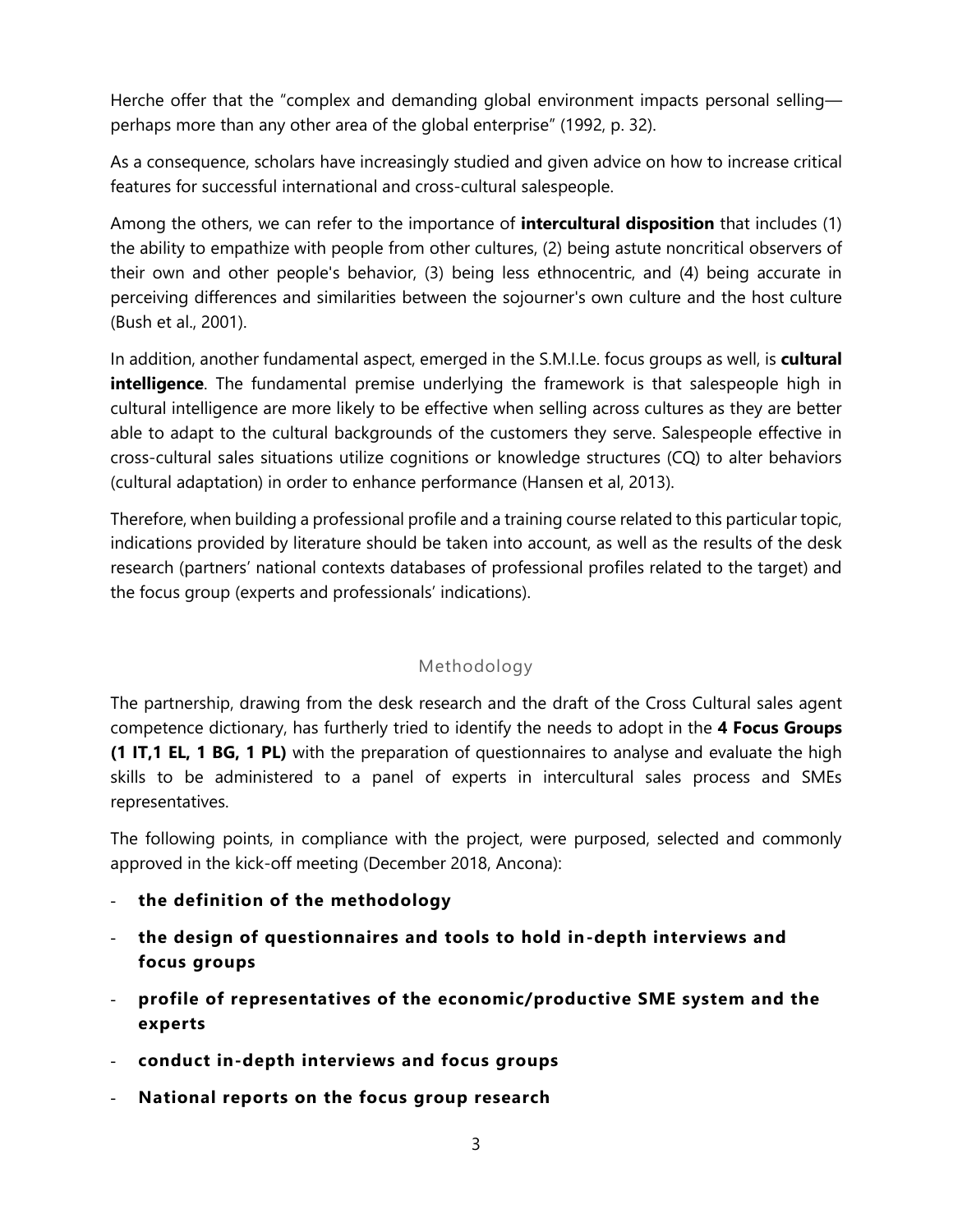**Each country**'s partners organized, moderated and analysed the results of **1 Focus Group** (1 IT,1 EL, 1 BG, 1 PL) in national language, invonving small groups (5-10) of **experts in intercultural sales process** (trainers, categories reps, professors) and **SMEs representatives** (entrepreneurs, sales managers, sales agents, export managers, supervisors, sales experts, recruiters, customers ecc) from B2B companies, with a relevant part of the turnover abroad.

Semi-structured group interview and discussion (1-2 hrs) were conducted to validate the **Competence dictionary** draft, emerging from the **Desk Research General Report**.

During each Focus Group, the moderator (1 skilled professional and 3 international marketing and business scholars) illustrated the issue and presented the aim of the project and the profile of the **Cross Cultural Sales Agent** in general. During the sessions (60-90 mins), moderators introduced the profile draft without naming or mentioning any specific capability, knowledge or skill. Data collection was based on oral discussion and aided by paper sheets formats, where interviewee wrote notes, guided by the moderator. Discussion style was chosen by the moderator between turn or spontaneous speaking.

The discussion blueprint is summarized in next table.

**Table 1.** Focus Group content

|    |                                                                                                | International Salesman/saleswoman |
|----|------------------------------------------------------------------------------------------------|-----------------------------------|
|    | performance was excellent. What were the circumstances?                                        |                                   |
|    | (everybody answers + moderator solicitates the discussion)                                     |                                   |
|    | 2. Tell a culturally-related issue/problem/episode (positive or negative): what                |                                   |
|    | competencies would have avoided problems? What competencies would have                         |                                   |
|    | created opportunity?                                                                           |                                   |
|    | (everybody answers + moderator solicitates the discussion)                                     |                                   |
|    |                                                                                                |                                   |
| 3. | The Cross Cultural Sales Agent has 3 main competences (describe). What is the                  |                                   |
|    | most important?                                                                                |                                   |
|    |                                                                                                |                                   |
|    |                                                                                                |                                   |
|    | <b>Rank</b> the following <b>abilities</b> (rank from 1: most important to 5: least important) |                                   |
|    | <b>Abilities</b>                                                                               | <b>Rank</b>                       |
|    |                                                                                                | $(1-5)$                           |
|    | Intercultural and cross-cultural business communication                                        |                                   |
|    | <b>Stakeholder Communication</b>                                                               |                                   |
|    |                                                                                                |                                   |
|    | Command of foreign language                                                                    |                                   |
|    | Digital technologies-assisted communication                                                    |                                   |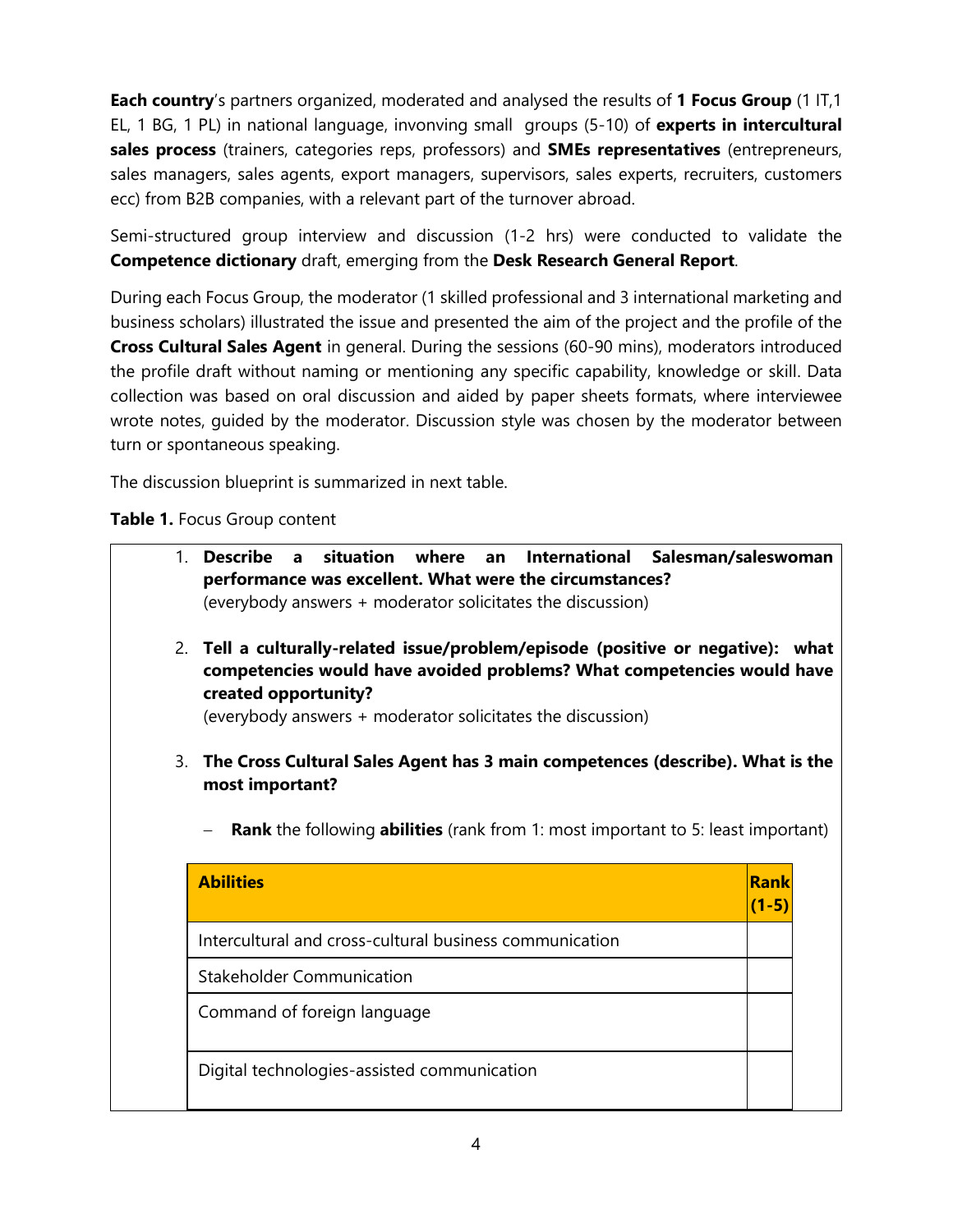| International means of payment operation                                                                                                                                                                                                                                                                                                                                                                                                                                                                                                                       |
|----------------------------------------------------------------------------------------------------------------------------------------------------------------------------------------------------------------------------------------------------------------------------------------------------------------------------------------------------------------------------------------------------------------------------------------------------------------------------------------------------------------------------------------------------------------|
| Concerning this groups of <b>knowledge</b> , what is the <b>most important</b> within each<br>group?                                                                                                                                                                                                                                                                                                                                                                                                                                                           |
| <b>Knowledge</b>                                                                                                                                                                                                                                                                                                                                                                                                                                                                                                                                               |
| <b>Business Ethics</b><br>$\Box$<br>Understands the influence of national culture on business<br>communication practices<br>Familiarity with intercultural communication peculiarities and their<br>$\Box$<br>impact on the process of servicing domestic customers<br>Awareness of major cross-cultural differences and their impact on the<br>П<br>process of servicing foreign customers                                                                                                                                                                    |
| Familiarity with core professional terminology in a foreign language<br>□<br>(foreign languages)<br>Providing marketing studies and research on international level<br>$\Box$<br>Servicing customers in foreign language if necessary<br>$\Box$<br>Consults customers in either Native or foreign language, describing the<br>0<br>customer value of the products offered, as well as their features<br>(ingredients, packaging, usage instructions, maintenance, price,<br>quantity)<br>International project development, management and implementation<br>0 |
| Communicates in either Native or foreign language through various<br>П.<br>digital technology tools<br>Understands the influence of cross-cultural differences in the case of<br>П<br>application of digital technology communication tools<br>Digital marketing<br>$\Box$                                                                                                                                                                                                                                                                                     |
| International public finance and International finance management<br>0<br>Familiarity with international non-cash paying methods<br>0<br>Recognizing international credit cards<br>0<br>Processing payments with international credit cards<br>□                                                                                                                                                                                                                                                                                                               |

(everybody briefly reports and comments their answers + moderator solicitates the discussion)

## 4. **Profile and competence set: discussion and validation.**

Specific competences set of the Cross Cultural Sales Agent

- − **Planning sales actions**
- − **Business negotiation management**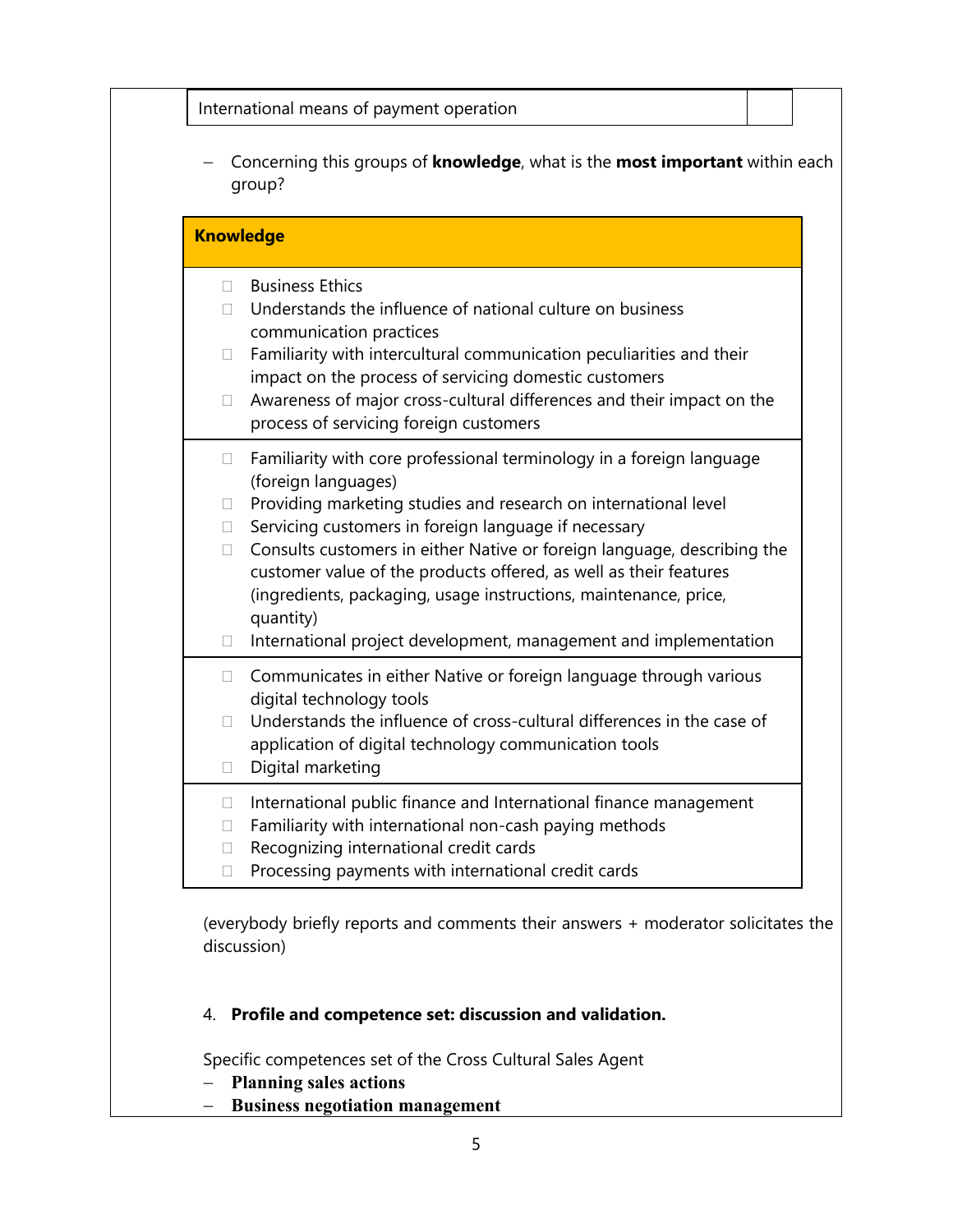- − **Data processing and sales projections**
- − **International marketing - Basic and specific aspects**
- − **Intercultural competence**

(everybody answers + moderator solicitates the discussion)

- 5. What do you think should be the **level of autonomy and responsibility** of the Cross Cultural Sales Agent? [provide examples: Does he/she makes long-term plans or rather gives them execution? Does he/she manage people and resources? Do you think this position should imply self management and resource allocation or he/she should be hierarchically under the sales management like any other salesperson?] (everybody answers + moderator solicitates the discussion)
- 6. **Emerging needs in cross-cultural / international sales?** (everybody answers + moderator solicitates the discussion)

### Results summary

The four national samples were purposefully created by including a variety of people, roles, types of organization and businesses of reference.

- **The total number of participants is 31, of both genders**
- **The age of the participants was between 35 and 60**
- **All the involved participants were graduates, including masters and MBAs and two PhD (one CEO, one scholar)**
- **Job type/roles involved (different levels of experience and responsibilities, see next figure)**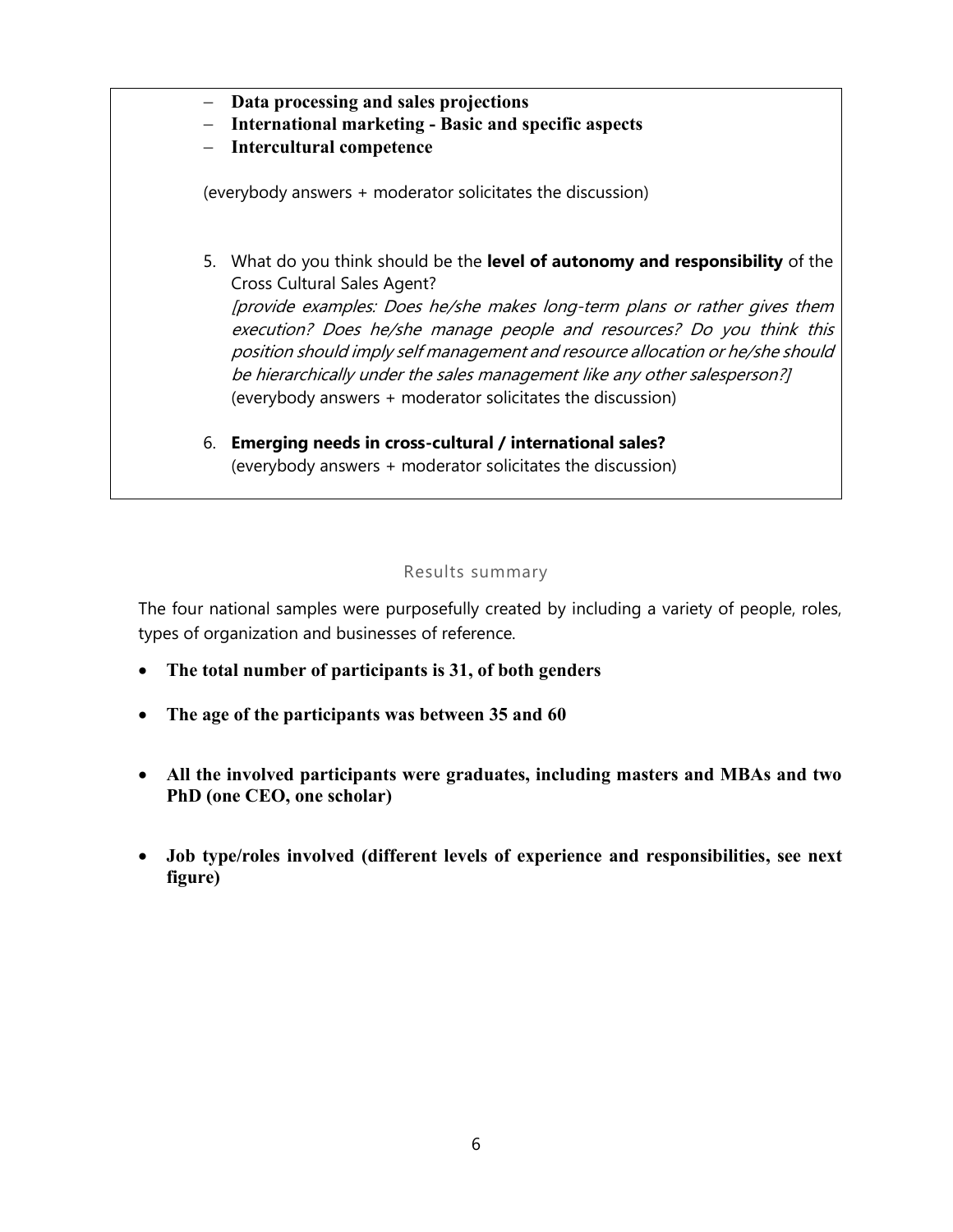**Figure 1.** sample characteristics: type of roles involved



- **Business / Fields**: Manufacturing, Pharmaceutical, Construction Commodities, Textile, Footwear, Toys, Wine & Spirits, Agricultural, Retail and Services Sector, International Relations, Advertisement, Organization of Events, Corporate Banking, Consulting, University, Business Training, Chamber of Commerce.
- **Institution / Firm Characteristics**: expert and professionals work in small organizations, consulting, services and educational agencies, larger firms, chamber of commerce, all internationalized.
- **Personal Experience:** Professional experience between 10 and 35 years, including experience in sales between 0 and 35 years.

Therefore, in general the maximum variability of background and experiences were selected to contribute to this confirmatory study, representing a solid base, validated by practitioners, experienced business people and trainers, to define the perfect Cross-Cultural Sales Agent professional profile.

Interviewees in general seemed curious, participative and interested on the topic. **In particular, when asked about international critical business episodes, many of the issues were related to the language, the culture and the international business etiquette.**

Particularly, answers to question 1, which was about international experience and business in general, tended to gravitate around communication and culturally related issues, thus referring to soft skills or abilities related to communication, market knowledge, cultural intelligence etc. The polish sample represented an exception, in the sense that the discussion related to question 1 focused more on other job duties and features (such as market development, goal achievement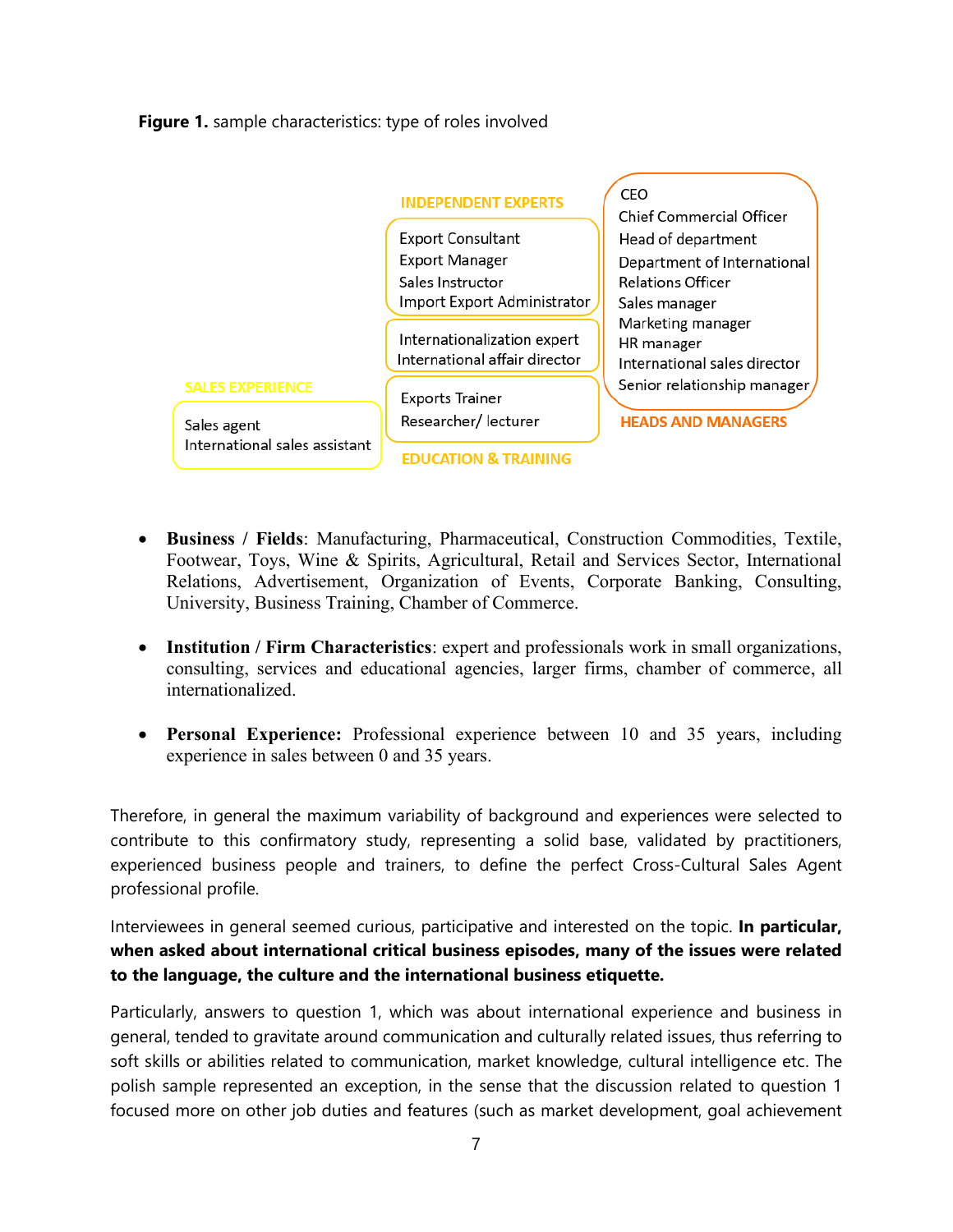etc.), facing the cultural aspects just more in depth in question number 2. Question number two had more homogeneous results and answers, being focused on cross cultural issues and episodes.



**Figure 2.** Some examples of quotations and episodes (questions 1-2)

After the first general questions, interviewees were asked to **rank the abilities and knowledge**, to have confirm of how the competencies should be composed and to furthely stimulate the discussion indirectly on what are the activities, the duties and the abilities of the target profile.

Although the responses about the abilities were difficult to aggregate even within national samples, the general feeling emerged during the discussions indicated the attention towards the communication and negotiation, with particular attention to linguistic and cultural aspects.

| <b>Abilities</b>                                        | Ranked |
|---------------------------------------------------------|--------|
| Intercultural and cross-cultural business communication |        |
| Stakeholder communication                               | 2      |
| Command of foreign language                             |        |
| Digital technologies-assisted communication             |        |
| International means of payment operation                |        |

**Table 1.** Question 3: abilities response summary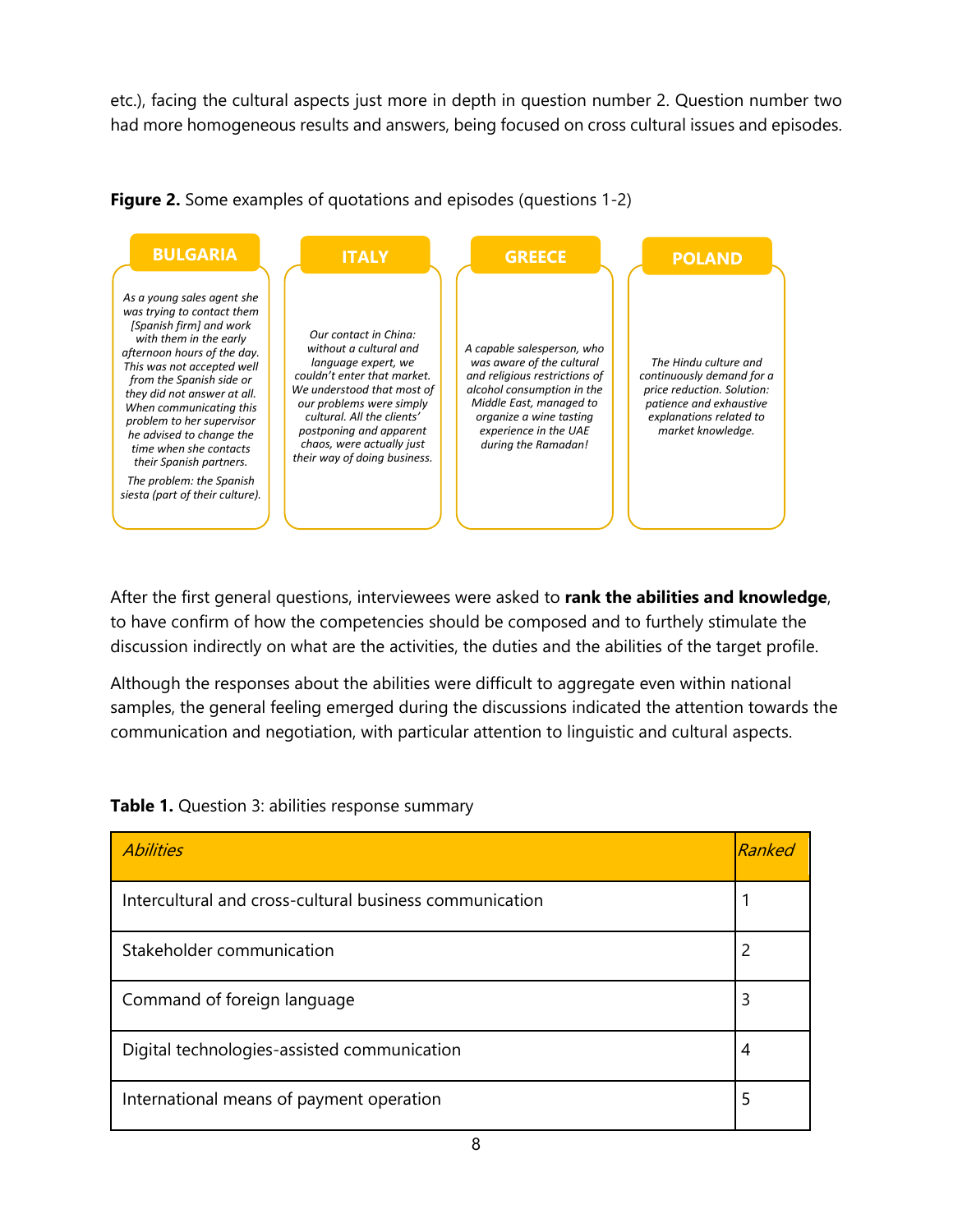In the knowledge sets, interviewees had to select at least one knowledge type within every group, therefore some results regard means of communication and also payment systems, however it seems more due to the research format rather than interviewees priority and attention. In particular:

- **All the interviewees agree in the focus on the cultural difference awareness**
- **Digital communication was found most important by Greece, Poland and Bulgaria**
- **The Italian sample paid less attention to the marketing aspects, stressing the importance of interaction.**

#### **Table 2.** Question 3: knowledge response summary

| Knowledge (the selected most relevant ones) |                                                                                                                                                                                                                            |
|---------------------------------------------|----------------------------------------------------------------------------------------------------------------------------------------------------------------------------------------------------------------------------|
| $\bullet$                                   | Awareness of major cross-cultural differences and their impact on the process of<br>servicing foreign customers                                                                                                            |
| ٠                                           | Consults customers in either Native or foreign language, describing the customer<br>value of the products offered, as well as their features (ingredients, packaging,<br>usage instructions, maintenance, price, quantity) |
|                                             | Understands the influence of cross-cultural differences in the case of application of<br>digital technology communication tools                                                                                            |
|                                             | Familiarity with international non-cash paying methods<br>International public finance and International finance management                                                                                                |

International public finance and International finance management

Following the FG structure, the **question 3** concluded with the **validation of the 5 specific selected competencies**:

- − Planning sales actions
- − Business negotiation management
- − Data processing and sales projections
- − International marketing Basic and specific aspects
- − Intercultural competence.

It seems that among the various competencies selected in the first phase of research, searching and comparing the professional profiles of reference in the partnes' contexts, the more important chosen among the set of five are international competence, international marketing and business negotiation.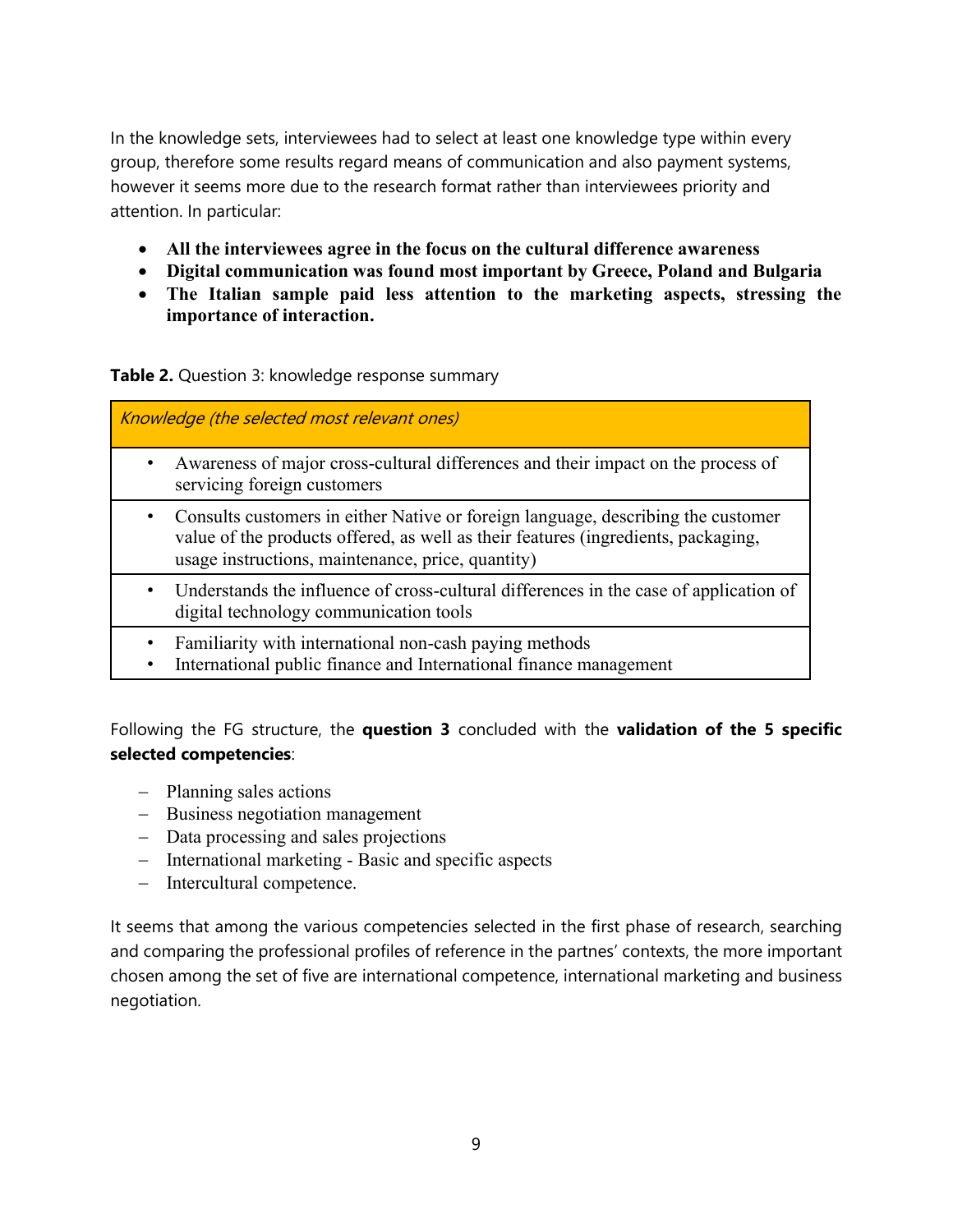**Figure 3.** Main capabilities validated



**Intercultural competence International marketing Business negotiation**

In addition, **the discussion on the purposed competence set**, participants agreed with the set of competencies of the profile draft. Some participants stressed the need for the sales agent to master the market he/she works in, as a key parameter for top performance. In this, language skills, marketing knowledge and business development had particular attention. However, a successful sales starts with good planning, and then negotiation and adaptation to the cultural ethics/code of each country. Those two were considered significant preconditions for success.

Much attention was posed on the Cross Cultural Sales Agent set of **soft skills: tolerance, diplomacy, curiosity, dedication, passion, humility, adaptability ecc.**

Finally, regarding the **Level of autonomy** (question 5) of the Cross Cultural Sales Agent, there was much heterogeneity in every partner's session, in the sense that interviewees stressed that this depends on the specificity of the organization. In fact, the autonomy and the hierarchical level of the professional profile depends on the firm it is inserted in: the bigger and the more structured, the more he/she should be integrated in the pre-existent sales organization structure, including the aspects regarding hierarchy and rewards, while in smaller firms he/she should also be external and/or more independent. Proactivity and autonomy are fundamental in sales and business development, as stressed by the Greek participants.

However, al the interviewees agree on the tendency, besides the characteristics of the firm, on the high level on autonomy and maximum attention on setting **performance indicators and indexes**. More in depth, this autonomy could be translated in three different ways (see next table, from the Greek session of the focus group) that includes all the positions related to that particular topic.

## **Table 3.** forms of autonomy for the Cross Cultural Sales Agent

The Cross Cultural Sales Agent should hierarchically be under the Business Development Director. He/she should be autonomous and be asked only to bring specific results. The way to provide these results should reside with his/her experience. He/she should provide the Director with a specific target and sales plan every year, provided that there is a solid budget he/she can work on.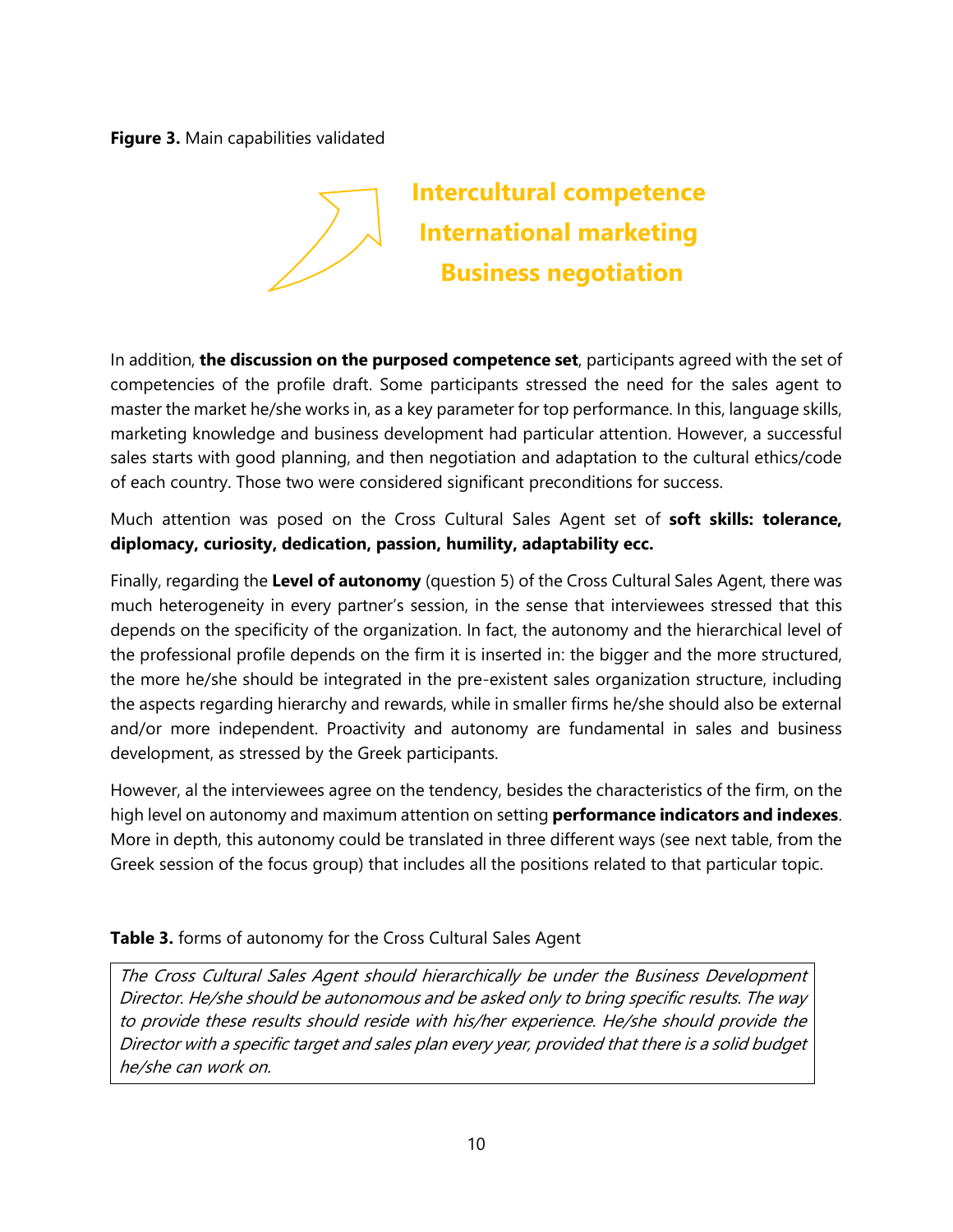Regardless of the cross cultural element, a Sales Agent should be autonomous and monitored throughout the sales process (opportunities, pitches, closures, etc) via specific pre-set KPIs.

The level of autonomy and responsibility of the Cross Cultural Sales Agent should be high, in order to be able to take initiatives.

### Discussion

We try now to summarise all the aspects emerged during the focus groups sessions in some bullet points.

## **Best practices and critical competences in general**

- In international business you need to master many different abilities: cultural, managerial, diplomatic, communicative.
- Importance of the knowledge about the international environment.
- The cross-cultural awareness of the sales agent, which affects his/her preparation, negotiation, flexibility, and overall selling performance, was appointed as a key competence. Marketing and digital skills were also among those that the majority of participants considered very important.

## **Profile validation**

- Most of the participants agreed with the draft sales agent profile. All of them agreed on the need for intercultural competence, communication with stakeholders, international marketing knowledge, planning and negotiation.
- Data processing and sales projections were partly addressed, but most of the participants considered them within the issues of planning and communicating.
- He/she should be quite autonomous in his/her daily work, but this depends on the type of firm and industry of reference.

## **Emerging issues**

- Cultural intelligence, inclusion of cross-cultural elements in future sales agents' education and digital competencies were the main issues that participants pointed.
- The international sales career can be complicated and requires sacrifice but is also source of performance and personal satisfaction.
- Motivation, dedication, general vs specific cultures and languages to master.
- Stimulate the cross- cultural sales agent to be knowledgeable about global trends that could affect his/her work, as well as how to best use the digital technologies.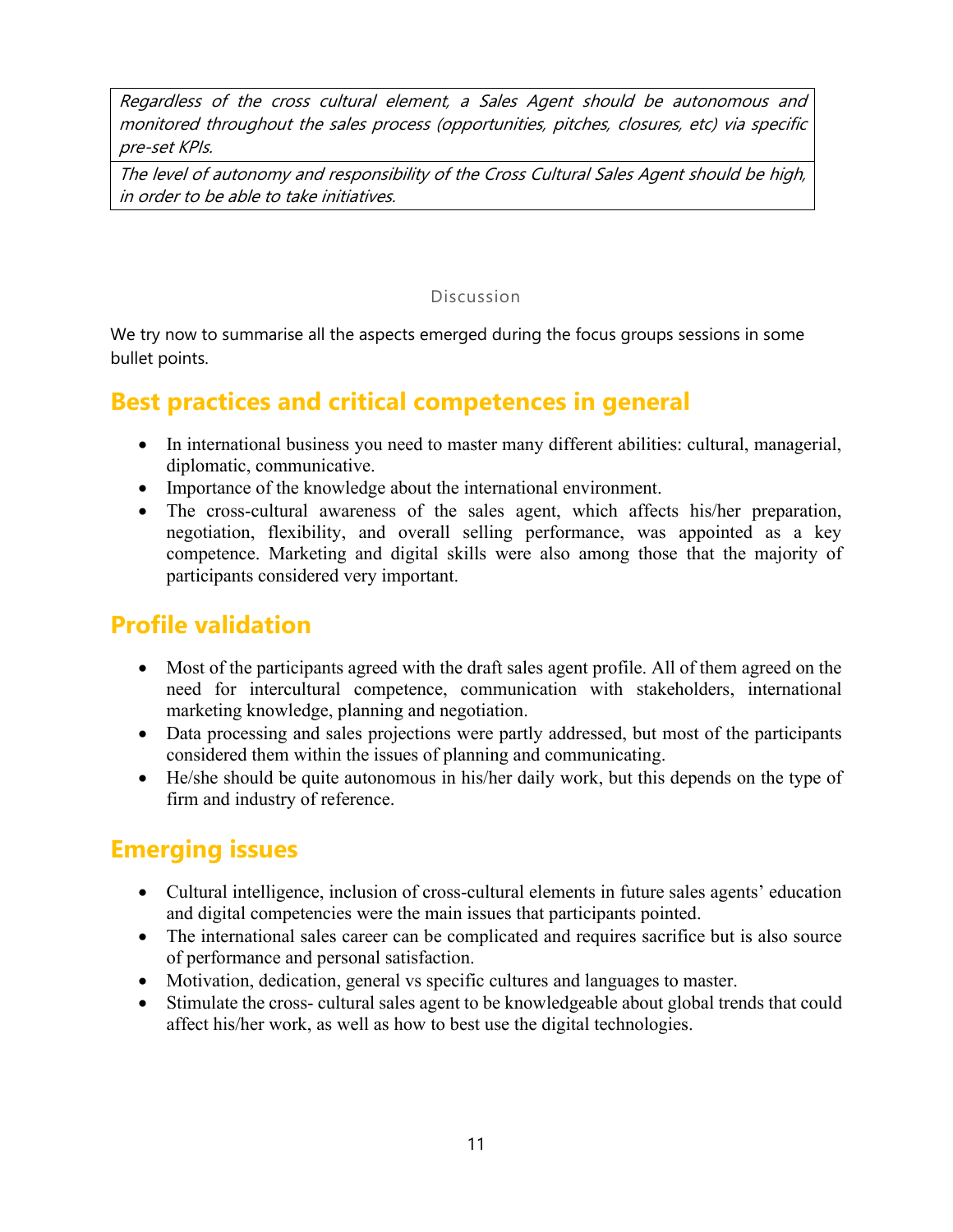### Conclusions

The present document represents the sum and the elaboration of all partners work and effort on their desk research and focus group. Following data collection, the profiles' **Comparative Analysis** helped in defining the **Dictionary Draft** and leading the **Focus Group**, the aim if which was involving experts and professionals in validating the research findings. The 31 professionals all seemed interested and positively impressed by the purpose of the project, in addition to agreeing with the competencies already selected for the **CrossCultural Sales Agent Competence Dictionary.**

More in depth, the present research was intended to validate the first research task, the creation of a professional profile referencing the context databases to match competencies and define the features and characteristics of the **Cross Cultural Sales Agent**.

Data collection and analysis showed differences in terms of sensitivities and attention of the national groups, for instance on the focus on interaction, as opposed to digital tools. However, the evident agreement on the importance of mastering the international aspects and the cultural elements converge and confirm the desk research results. This allows researchers concluding that the most important characteristics and competencies of the **Cross Cultural Sales Agent** are defined and finalized.

In fact, it seems that among all the possible features emerged from the first research phase, the ones that received most attention and priority from the 31 experts and professionals involved were the **Intercultural competence**, **International marketing** and **Business negotiation.** The other possible competencies to take into account (sales planning and digital abilities) were considered within the others or as means to put the other three competences to action.

The general focus in fact was particularly on the communicative, diplomatic, cultural aspects of doing promotion, sales and negotiation in different cultural settings, more than on sales-specific aspects. This is coherent with the aim of the project and also enhances the fact that other roles have carried on internationalization activities for decades (export managers, marketing managers etc.) but their focus was on market and context analysis or on payment and international shipping issues. Those issues are surely critical and specific of other job types and roles, those were not specific on the cultural aspects, those are the core of this project's target profile. Therefore, the Cross Cultural Sales Agent's core capabilities will result defined and not overlapping with other roles specific capabilities and activities, resulting a precious member the internationalization and sales team, solving problems and enriching the organizations' knowledge and relational capital.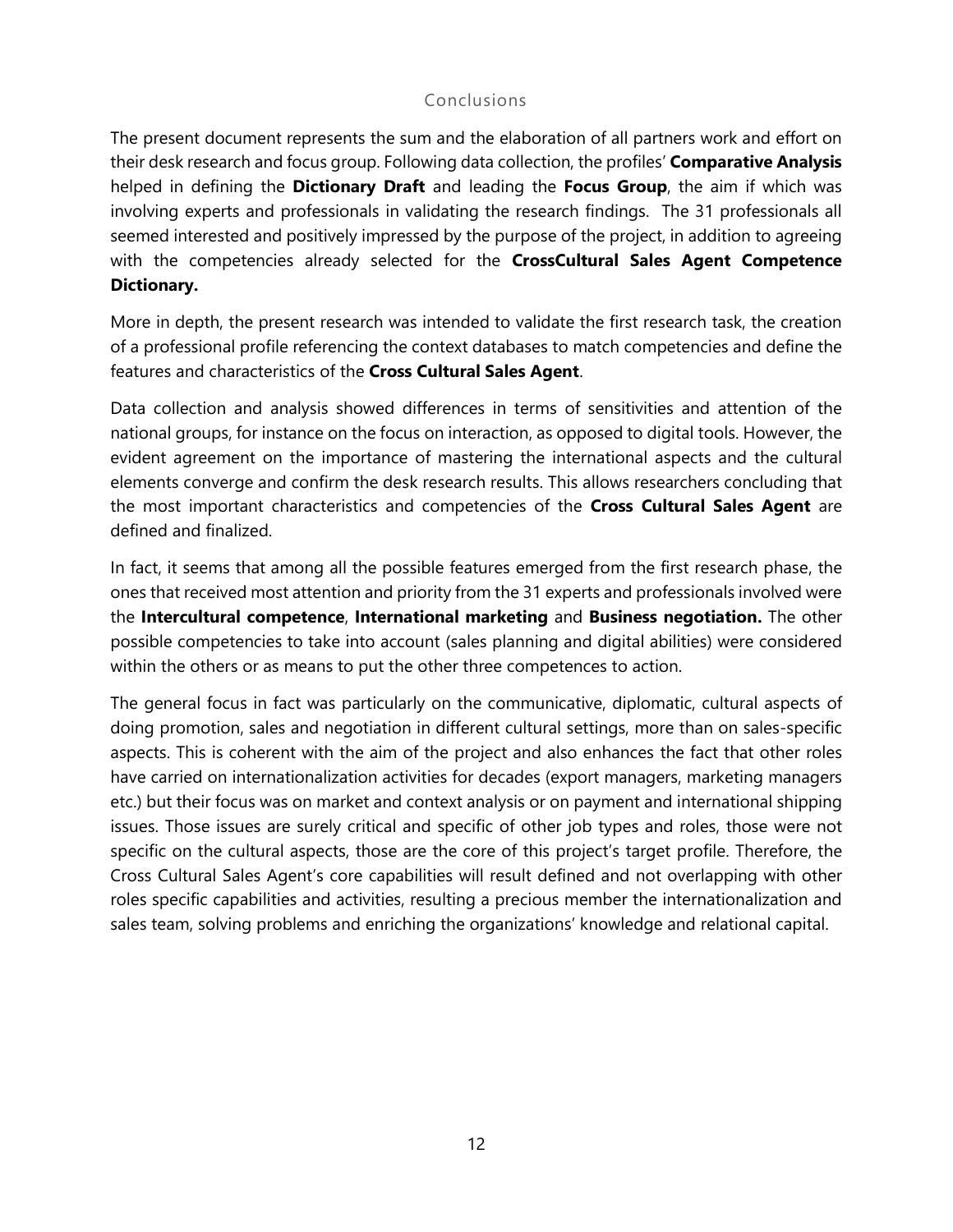# Bibliography

Simintiras, A. C., & Thomas, A. H. (1998). Cross-cultural sales negotiations: A literature review and research propositions. *International Marketing Review*, *15*(1), 10-28.

Hansen, J. D., Singh, T., Weilbaker, D. C., & Guesalaga, R. (2013). Cultural intelligence in cross-cultural selling: Propositions and directions for future research. *Journal of Personal Selling & Sales Management*, *31*(3), 243-254.

Bush, V. D., Rose, G. M., Gilbert, F., & Ingram, T. N. (2001). Managing culturally diverse buyer-seller relationships: The role of intercultural disposition and adaptive selling in developing intercultural communication competence. *Journal of the Academy of Marketing Science*, *29*(4), 391-404.

## Appendix

**Table 1.** Summary of results: BULGARIA

| Number of                                      | 8 in the focus group in Sofia and 3 personally interviewed participants from  |
|------------------------------------------------|-------------------------------------------------------------------------------|
| participants                                   | Blagoevgrad region.                                                           |
| Age                                            | $35 - 60$                                                                     |
| Gender                                         | male and female                                                               |
| Job Type / Role                                | sales agents, head of departments and managers                                |
|                                                | / Financial company, consultancy companies, trade companies,                  |
|                                                | entertainment organizer, advertisement company, textile company               |
| <b>Business / Field</b>                        | Most of the companies representatives deal with the sales activities of their |
|                                                | companies incl. on international markets                                      |
| Institution / Firm                             | Bachelor and master in economics                                              |
| Characteristics                                |                                                                               |
| <b>Personal Education</b><br>(Field And Level) | more than 10 years of experience                                              |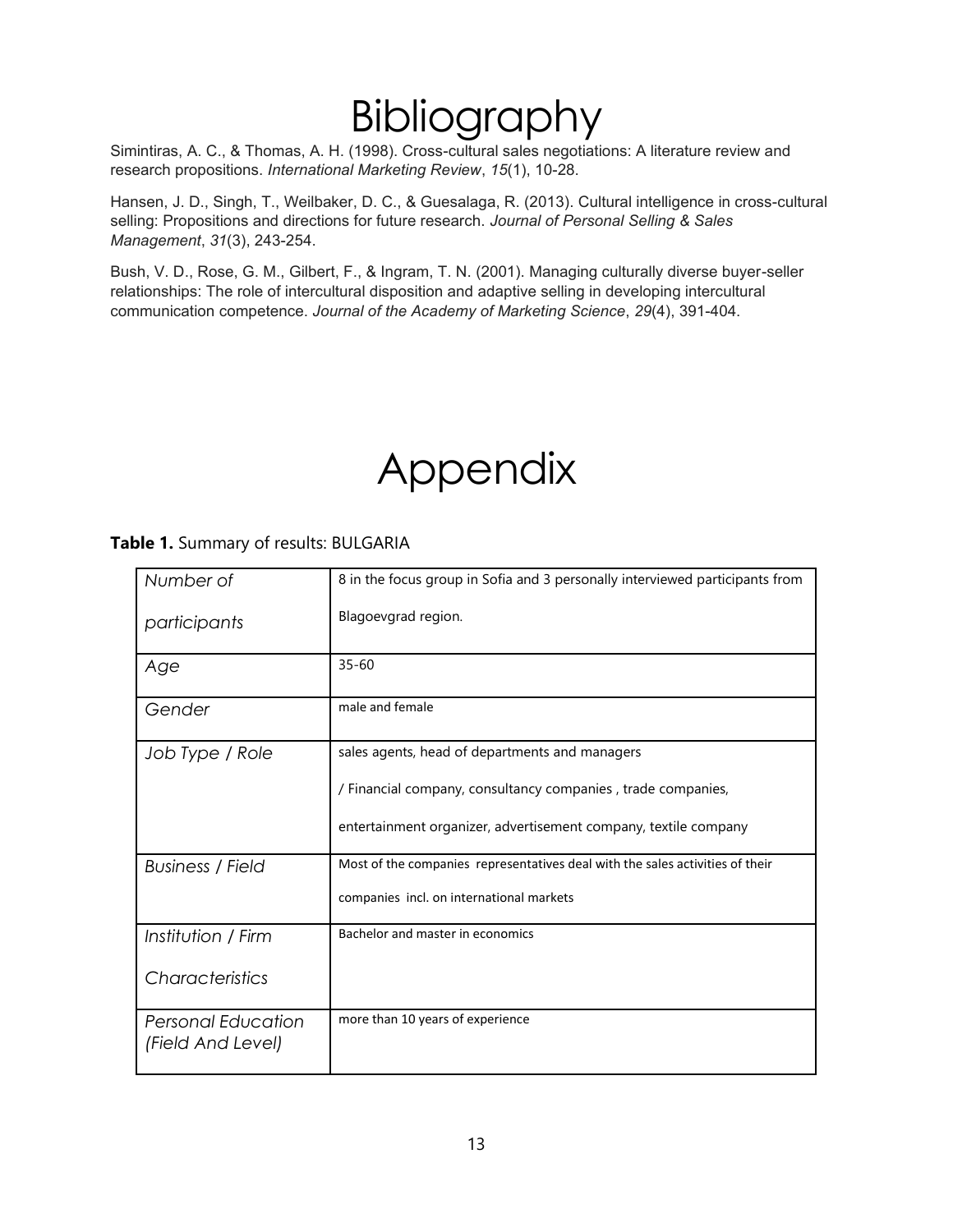**Table 2.** Summary of results: GREECE

| Number of               | $\overline{7}$                                                         |
|-------------------------|------------------------------------------------------------------------|
| participants            |                                                                        |
| Age                     | 38-59 (average 47)                                                     |
| Gender                  | [3 people] 43% female, [4 people] 57% male                             |
| Job Type / Role         | Chief Commercial Officer, Department of International Relations        |
|                         | Officer, Export Manager, Export Consultant, Sales Instructor,          |
|                         | Import Export Administrator, Exports Trainer                           |
|                         | / Retail and Services Sector, International Relations, Wine & Spirits, |
|                         | <b>Business Training, Agricultural Exports</b>                         |
| <b>Business / Field</b> | a) Multinational retail group that specializes in digital sales &      |
|                         | marketing, b2b e-commerce and loyalty programs in retail,              |
|                         | b) Athens Chamber of Commerce and Industry, which helps the            |
|                         | export process of thousands of Greek companies                         |
|                         | c) Boutique winery in the Peloponnese, with export activity in EU      |
|                         | and the USA,                                                           |
|                         | d) independent export consultant, who helps Greek farmers and          |
|                         | agricultural SMEs in their export activities,                          |
|                         | e) Sales instructor (teaches sales as part of the MBA program of       |
|                         | two Colleges),                                                         |
|                         | f) Exports trainer, who run independent seminars and workshops         |
|                         | about the export activity throughout Greece,                           |
|                         | g) entrepreneur preparing a platform that brings together              |
|                         | companies and clients for exports                                      |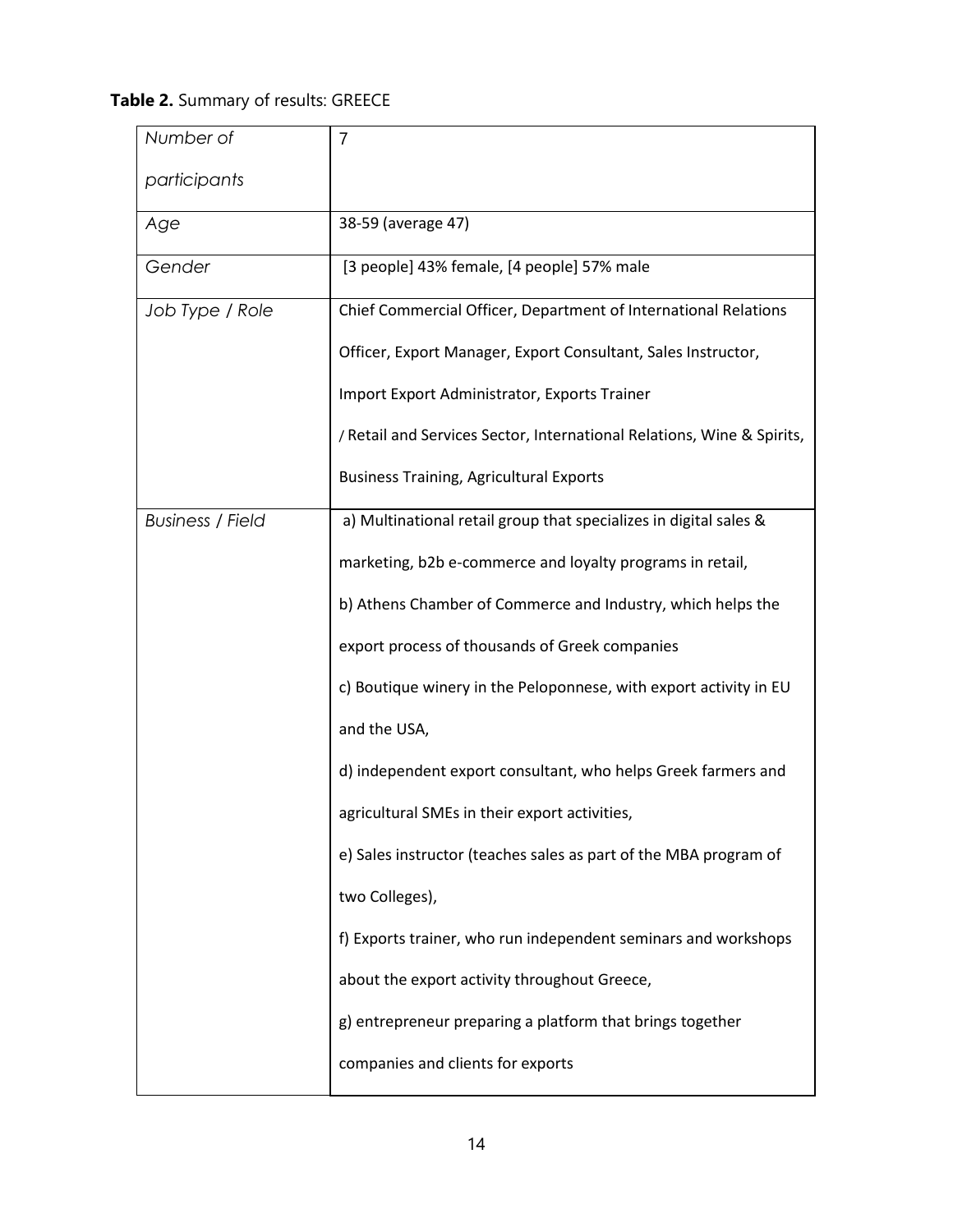| Institution / Firm                      | All participants have a Master's degree (Master's in International                                                                       |
|-----------------------------------------|------------------------------------------------------------------------------------------------------------------------------------------|
| Characteristics                         | Business Relations, MSc in Applied Economics and Strategy, Master                                                                        |
|                                         | in International Management, MBA)                                                                                                        |
| Personal Education<br>(Field And Level) | Total years of experience: 16 to 27, with an average of 21.5 years<br>Years of Sales Experience: 15 to 22, with an average of 16.8 years |

## **Table 3.** Summary of results: ITALY

| Number of                                      | 6                                                                                                                                    |
|------------------------------------------------|--------------------------------------------------------------------------------------------------------------------------------------|
| participants                                   |                                                                                                                                      |
| Age                                            | $37 - 57$                                                                                                                            |
| Gender                                         | 2m/4f                                                                                                                                |
| Job Type / Role                                | Marketing manager, HR manager, Export Sales Director, CEO,                                                                           |
|                                                | International director, Internationalization expert                                                                                  |
| <b>Business / Field</b>                        | Construction, Toys (x2), Footwear, Chamber of commerce (x2)                                                                          |
| Institution / Firm                             | 1 SME born traditional and become international, construction,<br>operating in 70 countries with independent dealer and distributors |
| Characteristics                                | 2 and 3 Medium Firm in the toys sector, specialized in educational<br>toys for children, 200 mln€ income per year                    |
|                                                | 4 Footwear startup (5 yrs), 95% income abroad specialized in high<br>tech custom footwear                                            |
|                                                | 5 Chamber of commerce startup working on internationalization                                                                        |
|                                                | 6 one of the local chambers of commerce, section for international                                                                   |
|                                                | affairs for SME's internationalization                                                                                               |
| <b>Personal Education</b><br>(Field And Level) | 5 graduates, 1 PhD                                                                                                                   |
|                                                | 5-20 (average 15) years of experience                                                                                                |

## **Table 4.** Summary of results: POLAND

| Number of    |  |
|--------------|--|
| participants |  |